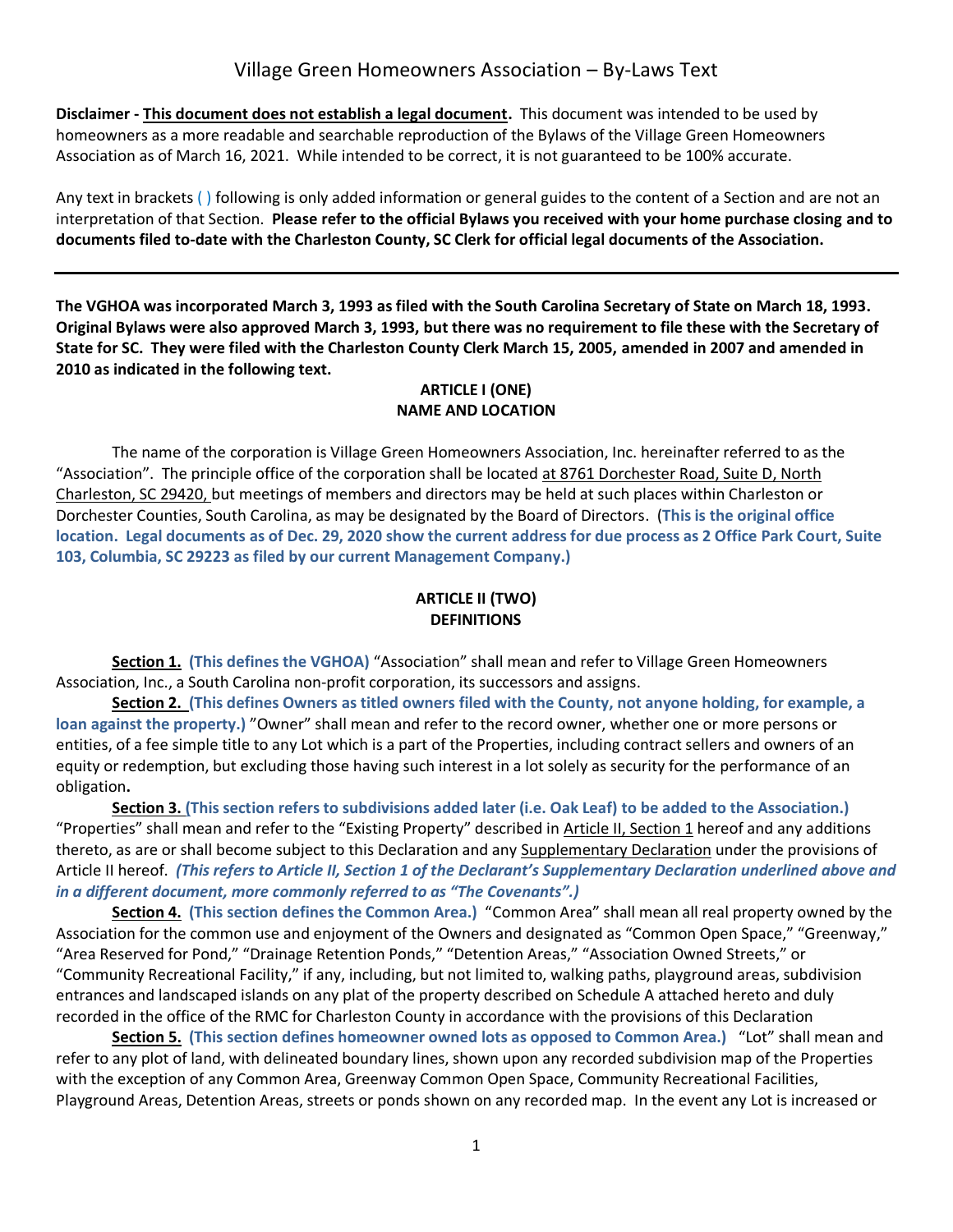decreased is size by re-subdivisions, through recordation of new subdivision platt, any such newly platted lot shall thereafter constitute a lot for the purposes of the Declaration.

**Section 6. (This section defines Centex, or any successor company, as Declarant while homes are being constructed and sold in all current and future subdivisions, until all lots are sold.)** "Declarant" shall mean and refer to Centex Real Estate Corporation, and shall also mean and refer to any person, firm or corporation which shall hereafter become vested, at any given time, with title to two or more undeveloped lots for the purpose of causing residence building(s) to be constructed thereon, and any such successor in title to Centex Real Estate Corporation, shall be a Declarant during such period of time as said lots are undeveloped, developed but un-conveyed, or improvements constructed thereon are unoccupied, but only during such period**.**

**Section 7. (This section defines "Member' as Members of the Association.) "**Member" shall mean and refer to every person or entity who holds membership in the Association.

**Section 8. (This section defines the type of homes in Village Green.)** "Single-Family Detached Home" shall mean and refer to a single-family resident which is not attached to any other single-family residence.

### **ARTICLE III (THREE) MEMBERSHIP AND VOTING RIGHTS**

**Section 1. (This section says any lot owner will always be a member of the Association and subject to assessment by the Association as long as they own the lot.)** Every Owner of a Lot which is subject to assessment shall be a member of the Association Membership shall be appurtenant to and may not be separated from ownership of any lot which is subject to assessment

**Section 2.** The voting rights of the membership shall be appurtenant to the Ownership of the lots. There shall be two classes of lots with respect to voting rights:

**(a) Class A Lots. (This separated voting rights of Class A lots owned by homeowners from lots still being developed by Centex. All Class B Centex Lots were sold so only Class A lots remain.)** Class A Lots shall be all lots except Class B Lots as the same are hereinafter defined. The voting rights appurtenant to the Class A Lots shall be as Follows:

**(1) Single-Family Detached Homes.** The owner of each lot designated as a lot on which a single-family detached home is, or may be constructed shall be entitled to one (1) vote**.**

**(b) Class B Lots.** Class B Lots shall be all lots owned by Declarant which have not been converted to Class A Lots as provided in paragraphs (1) or (2) below. The Declarant shall be entitled to three (3) votes for each Class B Lot owned by Declarant. The Class B Lots shall cease to exist and shall be converted to Class A Lots:

**(1)** When the total number of votes appurtenant to the Class A Lots equals the total number of votes appurtenant to the Class B Lots; provided that the Class B Lots shall be reinstated with all rights privileges and responsibilities, if after conversion of the Class B Lots to Class A Lots hereunder, additional land containing lots is annexed to the existing property pursuant to Article II, Section 2 hereof; or

**(2)** On December 31, 2000, (later amended to December 31, 2013) whichever event shall last occur. When the Class B Lots cease to exist and are converted to Class A Lots, Declarant shall have the same voting rights as other owners of Class A lots.

#### **ARTICLE IV (FOUR) PROPERTY RIGHTS**

**Section 1. Owners' Easements of Enjoyment. (Sections (a) and (b) following say all current homeowners and future purchasers of any home by resale have rights to enjoy the Common Areas. The HOA can charge admission or fees for recreational facilities in the Common Area, can suspend rights to these facilities for nonpayment of assessments, and can suspend rights for 60 days to these facilities for rule and regulation infractions.)** Except as limited by Section 2 of this Article IV, every Owner shall have a right and easement of enjoyment in and to the Common Area established initially and in all future Stages or Sections of the development, which right and easement shall be appurtenant to and shall pass with the title to every lot, subject to the following provisions: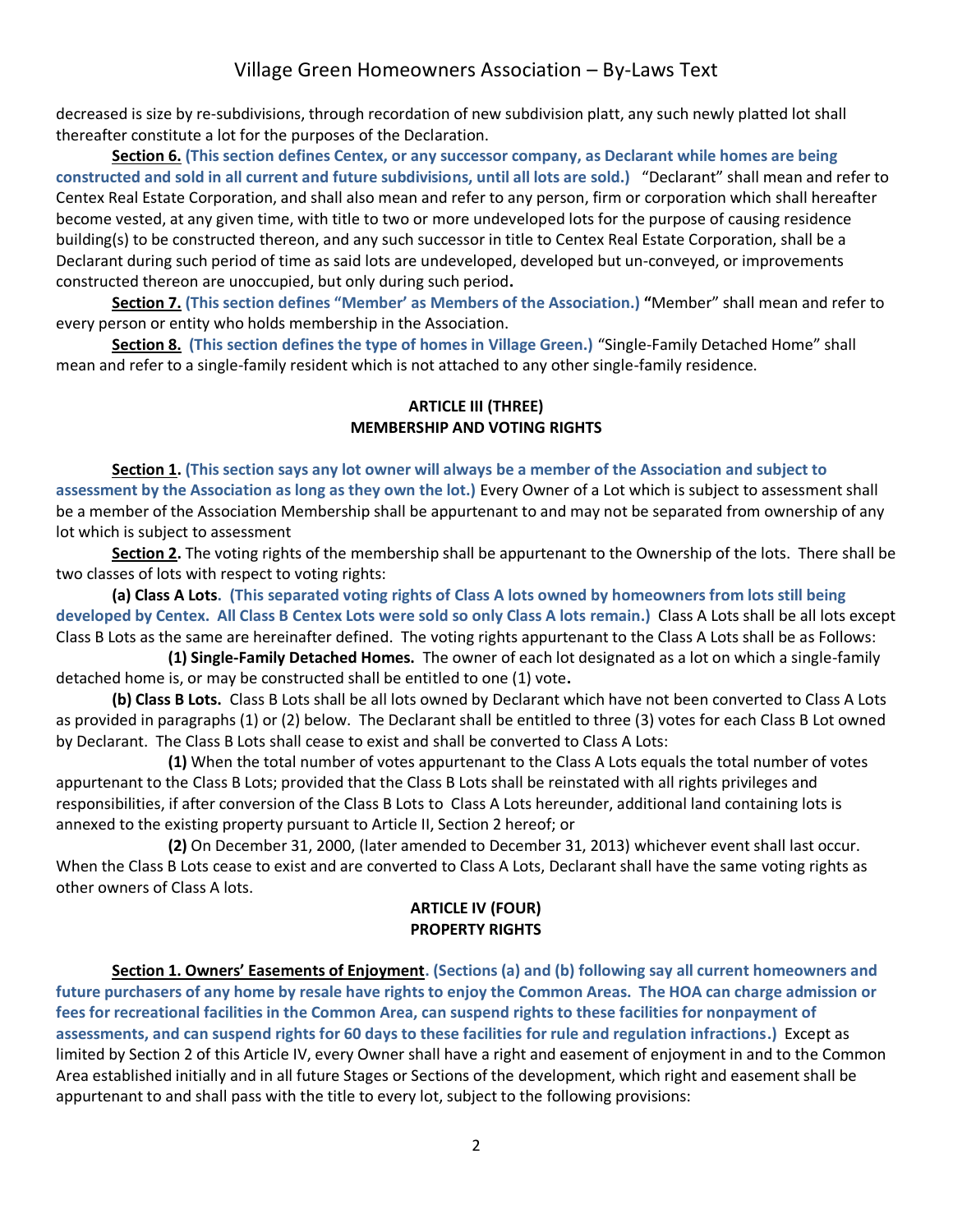**(a)** the right of the Association to charge reasonable admission and other fees for the use of any recreational facility situated upon the Common Area and to limit the use of said recreational facilities to Owners who occupy a residence on the Properties, and to their families, tenants, contract purchasers and guest as provided in Section 2 of this Article IV;

**(b)** the right of the Association to suspend the voting rights and rights of an Owner to the use of the recreational facilities for any period during which an assessment against his lot remains unpaid; and for a period not to exceed sixty (60) days for any infraction of its published rules and regulations.

**(Sections (c) and (d) following say a 2/3rd vote of the membership (about 426 homeowners) is required to sell, transfer or borrow against any part of the Common Area, but allows easement for public utilities, sewage, drainage and Cable at the discretion of the Board of Directors.)** 

**(c)** the right of the Association to dedicate or transfer all or any part of the Common Area to any public agency, authority, or utility for such purposes and subject to such conditions as may be agreed to by the members. No such dedication or transfer shall be effective unless the members entitled to at least two-thirds (2/3) of the votes appurtenant to all Class A Lots and at least two-thirds (2/3) of the votes appurtenant to all Class B Lots agree to such dedication or transfer and signify their agreement by a signed and recoded written document, provided that the subsection shall not preclude the Board of Directors of the Association from granting easements for the installation and maintenance of sewage, utilities, including CATV, and drainage facilities upon, over, under and across the Common Area without the assent of the membership when such easements, in the opinion of said Board, are requisite for the convenient use and enjoyment of the Properties.

**(d)** the right of the Association with the assent of members entitled to at least two-thirds (2/3) of the votes appurtenant to each class of lot (Class A and B), to mortgage, pledge, deed in trust, or otherwise hypothecate any or all of its real or personal property as security for money borrowed or debts incurred.

**Section 2. Delegation of Use. (This allows for family members, tenants or guest of an owner to enjoy the Common Area and Recreational Facilities.)**

**(a) Family.** The right and easement of enjoyment granted to every Owner in Section 1 of this article may be exercised by members of the Owner's family who occupy the residence in Charleston County, South Carolina. Members are responsible for the conduct of his family and guest.

**(b) Tenants.** The right and easement of enjoyment granted to every Owner is Section 1 of this Article may be delegated by the Owner to his tenants or contract purchasers who occupy a residence within the Properties, or a portion of said residence, as their principal residence in Charleston County, South Carolina.

**(c) Guest.** Recreational facilities located on common areas situated upon the Properties may be utilized by guests of Owners, tenants or contract purchasers subject to such rules and regulations governing said use of the Association as may be established by the Board of Directors.

### **ARTICLE V (FIVE) MEETING OF MEMBERS**

**Section 1. Annual Meetings. (This sets the Annual Meeting for the 3rd Wednesday of January every year.)** The first annual meeting of the members shall be held within one year from the date of incorporation of the Association but no later than the third Wednesday in January 1995, and each subsequent regular annual meeting of the members shall be held on the third Wednesday in January of each year thereafter.

**Section 2. Special Meetings. (This section allows Special meetings called by certain Officers, the Board, or 25% (about 160) of homeowners.)** Special meeting of the members may be called at any time by the President, Secretary or majority of the members of the Board of Directors, or upon written request of the members entitled to one-fourth (1/4) of the votes appurtenant to Class A Lots

**Section 3. Substitute Annual Meeting**. If the annual meeting shall not be held on the day designated by these Bylaws, a Substitute Annual Meeting may be called in accordance with Section 2 of this Article. A meeting so called shall be designated and treated for all purposes as the Annual Meeting.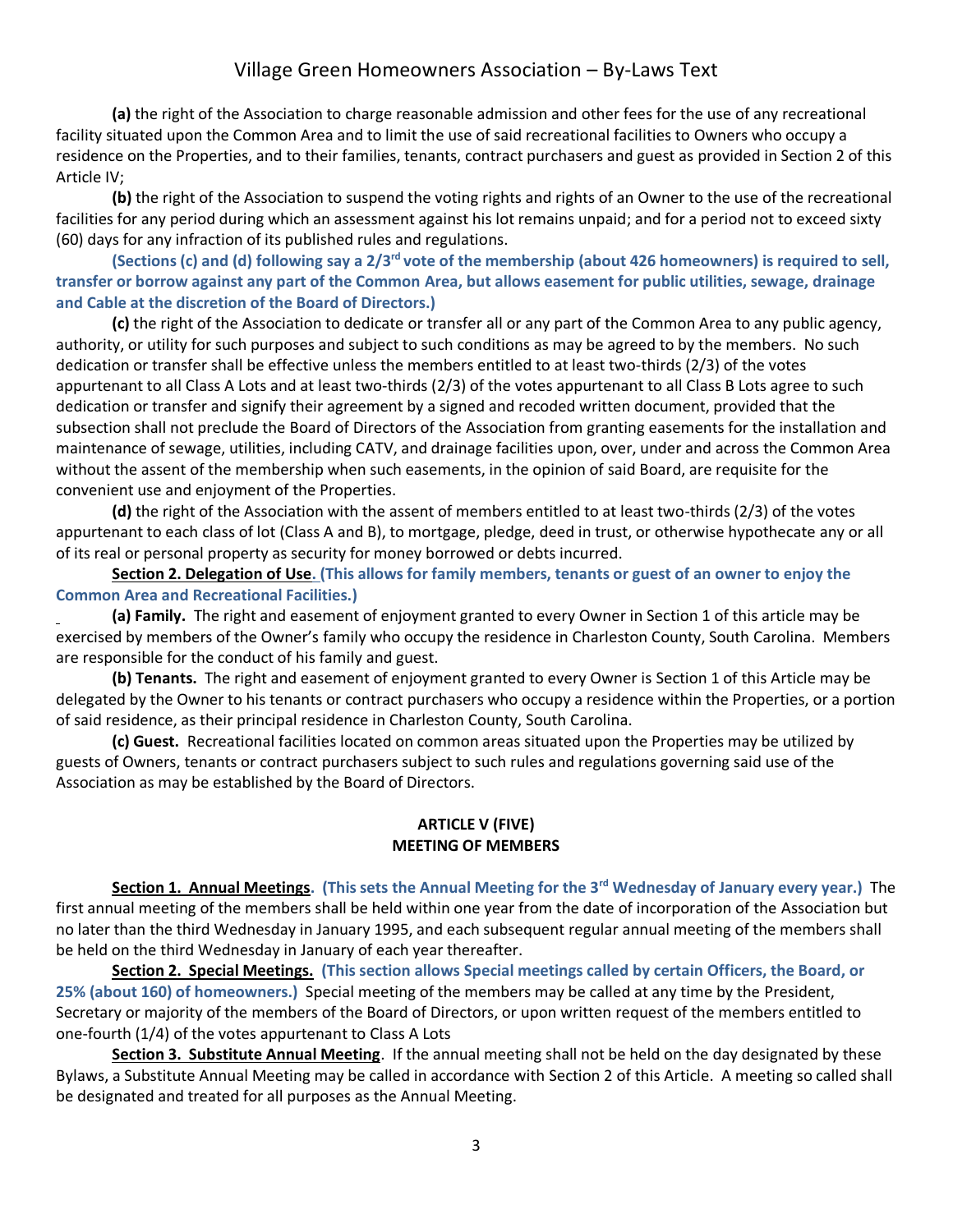**Section 4. Place of Meetings.** All meetings of the members shall be held at such place within Charleston or Dorchester County, South Carolina, as shall be determined by the Board of Directors of the Association.

**Section 5. Notice of Meeting. (This requires any Special or Annual Meeting notice to be mailed no earlier than 50 days, or less than 15 days prior to the meeting and must include meeting details of what is to be discussed.)** Written notice of each meeting of the members shall be given by, or at the direction of the Secretary or person authorized to call the meeting, by mailing a copy of such notice, postage prepaid, or by hand delivery, not less than 15 days nor more than 50 days before the date of the meeting to each member entitled to vote thereat, addressed to the member's address last appearing on the books of the Association, or supplied by such member to the Association for the purpose of notice. Such notice shall specify the place, day and hour of the meeting and, in the case of a special meeting, the exact purposes of the meeting, including the text of any proposals to be voted on at such special meeting. Waiver by a member in writing of the notice required herein signed by him before or after such meeting shall be equivalent to the giving of such notice.

**Section 6. Quorum. (This says 10% of the membership including proxies for non-attending members (about 64 members total) must be in attendance for a quorum, or the meeting must be adjourned until a quorum is met. See proxies below.)** The presence at the meeting of members entitled to cast, or of proxies entitled to cast ten percent (10%) of the votes appurtenant to each Class of Lots (Class A and Class B) shall constitute a quorum for any action except as otherwise provided in the Articles of Incorporation, the Declaration, or these By-Laws. If, however, such quorum shall not be present or represented at any meeting, the members entitled to vote thereat shall have power to adjourn the meeting from time to time, without notice other than announcement at the meeting, until a quorum as aforesaid shall be present or be represented.

**Section 7. Proxies**. **(A proxy allows you to select someone to vote for you if you cannot attend.)** At all meetings of members, each member may vote in person or by proxy. All proxies shall be in writing and filed with the Secretary. Every proxy shall be revocable and shall automatically cease upon conveyance by the member of his Lot

**Section 8. Informal Actions by Members. (Members can approve items without a formal meeting by signed unanimous consent of a quorum of all members.)** Any action which may be taken at a meeting of the members may be taken without a meeting if a consent in writing, setting forth the action so taken shall be signed by all of the persons who would be entitled to vote upon such action at a meeting and filed with the Secretary of the Association to be kept in the Association minute book.

**Section 9. Parliamentary Procedures.** At all meetings, "Roberts Rules of Order, Revised" shall govern for any questions of procedure not covered by the Bylaws.

#### **ARTICLE VI (SIX)** *BOARD OF DIRECTOR***S**

**Section 1. General Powers.** The business and affairs of the Association shall be managed by a Board of Directors.

**Section 2. Number, Term and Qualification. (There must be at least 3 Directors and maximum of 9 serving a 3 year maximum term.)** The number of directors of the Association shall be three until the first annual meeting of the Association. Thereafter the Board shall consist of at least three (3) Directors and not more than nine (9) Directors. At the first annual meeting the members shall elect one director to serve for a term of one year, one director to serve for a term of two years, and one director to serve for a term of three years. At each annual meeting thereafter the members shall elect the number of directors needed to fill the vacancy or vacancies created by the director or directors whose term(s) are expiring to for a term of three years. Each director shall hold office until his death, resignation, retirement, removal, disqualification, or his successor is elected and qualifies. Directors need not be members of the Association.

**Section 3. Successive Terms and Re-election. (Directors who are homeowners in the Association and served 3 years must take off 1 year.)** A Class A member of the Association may not be elected to successive three year terms on the Board. This shall not prevent the re-election of the three directors elected at the first Annual Meeting to serve the initial one-year term and two-year terms. A Class A member may be re-elected to the Board after a minimum of one year as a non-member of the Board.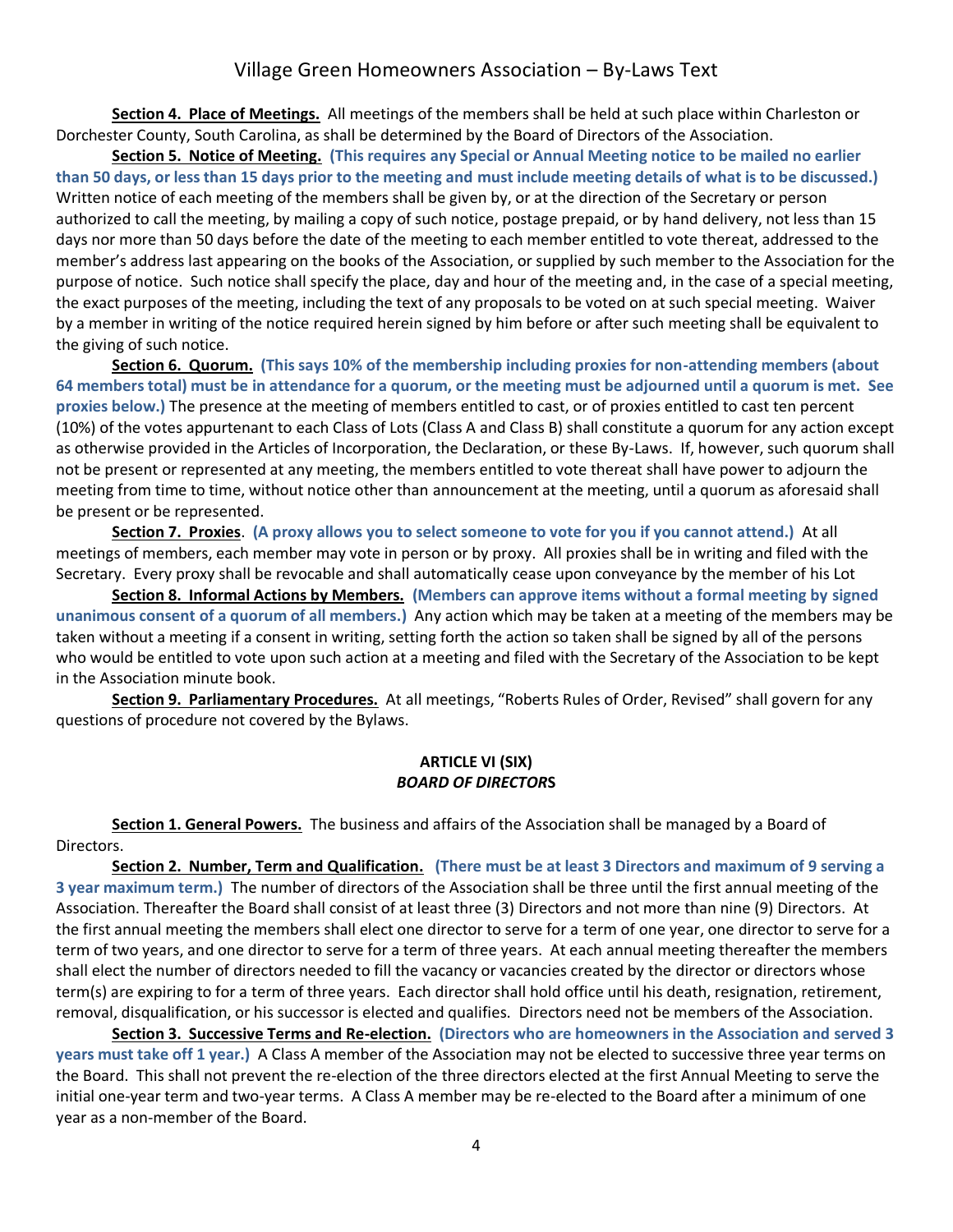**Section 4. Nomination. (Establishes a Nominating Committee before each Annual Meeting.)** Nomination for election to the Board of Directors shall be made by a Nomination Committee. Nominations may also be made from the floor at the annual meeting. The Nominating Committee shall consist of a Chairman, who shall be a member of the Board of Directors, and two or more members of the Association. The Nominating Committee shall be appointed by the Board of Directors prior to each annual meeting of the members, to serve from the close of such annual meeting until the close of the next annual meeting and such appointment shall be announced at each annual meeting. The Nominating Committee shall make as many nominations for election to the Board of Directors as it shall in its discretion determine, but not less than the number of vacancies that are to be filled. Such nominations may be made from among members or non-members**.**

**Section 5. Election (amended May 6, 2010).** Except as otherwise provided in this Article, directors shall be elected by secret written ballot at the annual meeting of the members. At such election the members or their proxies may cast, in respect to each vacancy, as many votes as they are entitled to exercise under the provisions of the Declaration of Covenants, Conditions and Restrictions for Village Green Subdivision, as may be amended from time to time. The candidate(s) receiving a majority vote of the quorum present at the meeting shall be elected.

**Section 6. Removal (amended May 6, 2010). (Members may remove a Director.)** Any director may be removed from the Board, with or without cause, by a majority vote of a quorum present at a regular or special meeting of the Association.

**Section 7. Vacancies. (Members, or the Board, may fill any vacancy.)** A vacancy occurring in the Board of Directors may be filled by the selection by the remaining directors of a successor who shall serve for the unexpired term of his predecessor. The members may elect a director at any time to fill any vacancy not filled by the directors**.**

**Section 8. Compensation. (Directors are not paid, but may be reimbursed for out of pocket expenses incurred.)** No director shall receive compensation for any service he may render to the Association in the capacity of director. However, any director may be reimbursed for his actual expenses incurred in the performance of his duties.

**Section 9. Bonds**. **(This allows the Board to require a bond from Officers, agents and employees.)** The Board of Directors may by resolution require any or all officers, agents and employees of the Association to give a bond to the Association with sufficient sureties conditioned on the faithful performance of the duties of their respective offices or positions and to comply with such other conditions as may from time to time be required by the Board of Directors.

### **ARTICLE VII (SEVEN) MEETING OF DIRECTORS**

**Section 1. Regular Meetings. (These sections outline the Board of Director's meeting requirements.)** Regular meetings of the Board of Directors shall be held monthly without notice, at such place and hour as may be fixed from time to time by resolution of the Board **(currently 7:00 pm the 3rd Tuesday of each month at a place determined monthly due to the pandemic**). Should said meeting fall upon a legal holiday, then that meeting shall be held at the same time on the next day which is not a legal holiday.

**Section 2. Special Meetings.** Special meetings of the Board of Directors shall be held when called by the President of the Association, or by any two directors, after not less than three (3) days' notice to each director.

**Section 3. Quorum.** A majority of the number of directors shall constitute a quorum for the transaction of business. Every act or decision done or made by a majority of the directors present at a duly held meeting at which a quorum is present shall be regarded as the act of the Board.

**Section 4. Informal Action by Directors.** Action taken by a majority of the directors without a meeting is nevertheless Board action if written consent to the action in question is signed by all the directors and filed with the minutes of the proceedings of the Board, whether done before or after the action so taken.

**Section 5. Chairman.** A Chairman of the Board of Directors shall be elected by the directors and shall preside over all Board meetings until the President of the Association is elected. Thereafter, the President shall serve as Chairman. In the event there is a vacancy in the office of the Presidency, a Chairman shall be elected by the Board of Directors to serve until a new President is elected.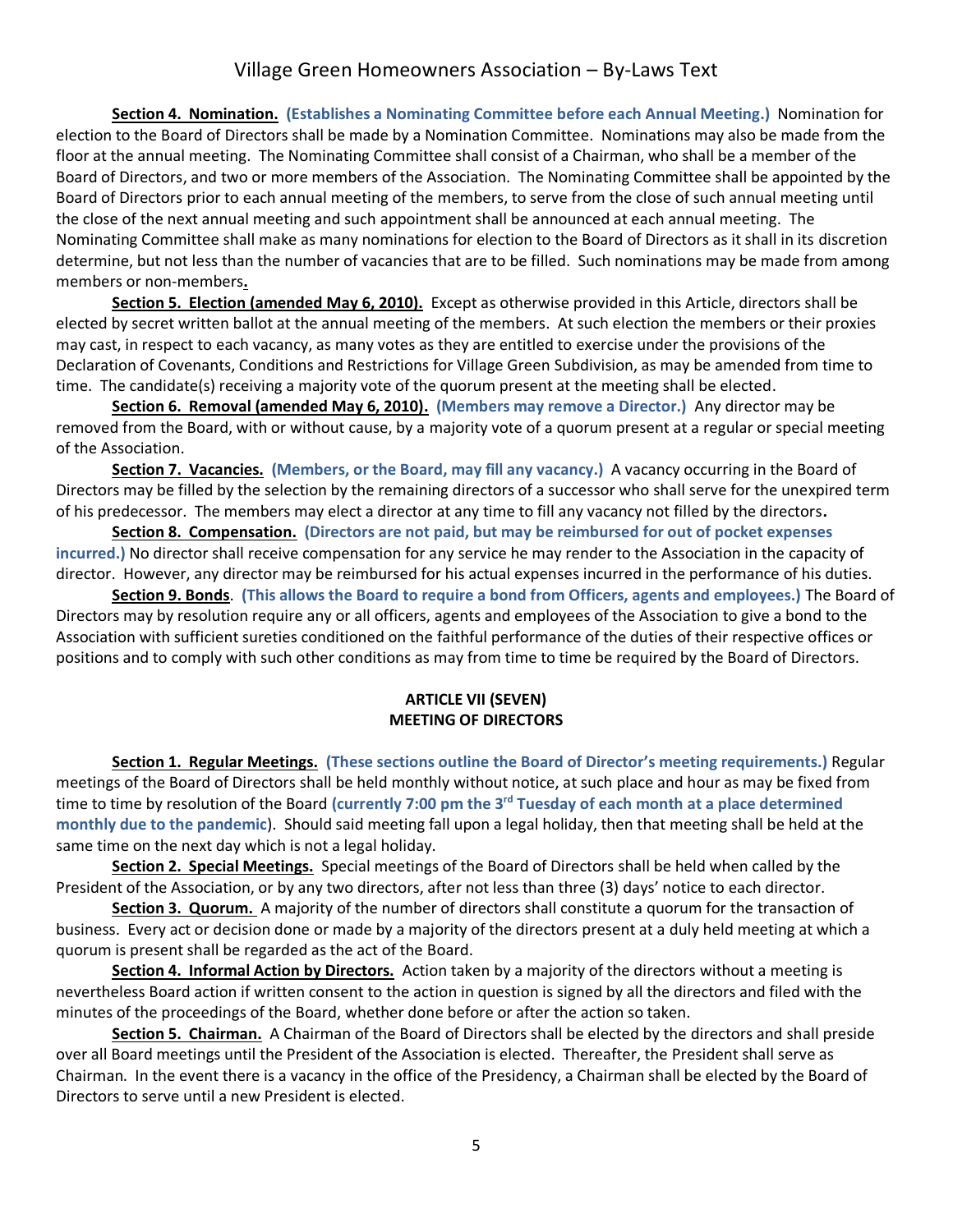**Section 6. Parliamentary procedures.** At all meetings "Roberts Rules of Order Revised" shall govern for any question of procedure not covered by the Bylaws

#### **ARTICLE VIII (EIGHT) POWERS AND DUTIES OF THE BOARD OF DIRECTORS**

**Section 1. Powers. (This section outlines the powers of the Board of Directors related to the Common Areas, voting rights, removal of absent Directors, employment of others as deemed necessary and sets contractual terms of those so employed or otherwise retained.)** The Board of Directors shall have power to:

**(a)** adopt and publish rules and regulations governing the use of the Common Area and facilities, and the personal conduct of the members and their quests thereon, and to establish penalties for the infraction thereof;

**(b)** suspend the voting rights and right to use the recreational facilities of a member during any period in which such member shall be in default in the payment of any assessment levied by the Association pursuant to the provisions of the Declaration. Such rights may also be suspended after notice and hearing, for a period not to exceed 60 days for infraction of published rules and regulations;

**(c)** exercise for the Association all powers, duties and authority vested in or delegated to this Association and not reserved to the membership by other provisions of these By-Laws, the Articles of Incorporation, or the Declaration;

**(d)** declare the office of a member of the Board of Directors to be vacant in the event such member shall be absent from three (3) consecutive regular meetings of the Board of Directors without good cause;

**(e)** employ a manager, and independent contractor, or such other employees as they deem necessary, and to prescribe their duties, and contract with a management company to manage the operation of the Association, and in the event a contract is entered into with a management company, such contract must be terminable by the Board of Directors without cause or penalty on thirty (30) days of lees (*sic, or less*) notice and any management contract made with the Declarant shall be for a period not to exceed three years;

**(f)** employ attorneys to represent Association when deemed necessary;

**(g)** grant easements for the installation and maintenance of sewerage, utilities or drainage facilities, upon, over, under and across the Common Area without the assent of the membership when such easements are requisite for the convenient use and enjoyment of the properties, and

**(h)** appoint and remove at pleasure all officers, agents and employees of the Association, prescribe their duties, fix their compensation and require of them such security or fidelity bond as it may deem expedient.

**Section 2. Duties. (This section sets the duties of the Board of Directors to keep accurate records of corporate affairs, supervise all Officers, agents or employees, set annual assessments in a timely fashion, foreclose on past due members, maintain adequate insurance covering the Association and cause Common Areas to be maintained.)** It shall be the duty of the Board of Directors to:

(a) cause to be kept a complete record of all its acts and corporate affairs and to present a statement thereof to the members at the annual meeting of the members, or at any special meeting when such statement is requested in writing by members entitled to at least one fourth (1/4) of the votes appurtenant to Class A Lots;

**(b)** supervise all officers, agents and employees of this Association and to see that their duties are properly performed;

**(c)** as more fully provided in the Declaration, to: **(Items 1 and 2 below require the Board to set the amount of the annual assessment by December 1st each year and to send notice of the assessment to each homeowner by December 16th each year. Item 3 allows a lien or foreclosure after an assessment is 30 days past due, but this was amended in the Covenants as described below.)**

**(1)** fix the amount of the annual assessment against each Unit at least thirty days before January 1 of each year.

**(2)** send written notice of each assessment to every Owner subject thereto at least fifteen (15) days before January 1 of each year.

**(3)** foreclose the lien against any property for which assessments are not paid within thirty (30) days after due date, or to bring an action at law against the owner personally obligated to pay the same. **(Item 3 allows a lien**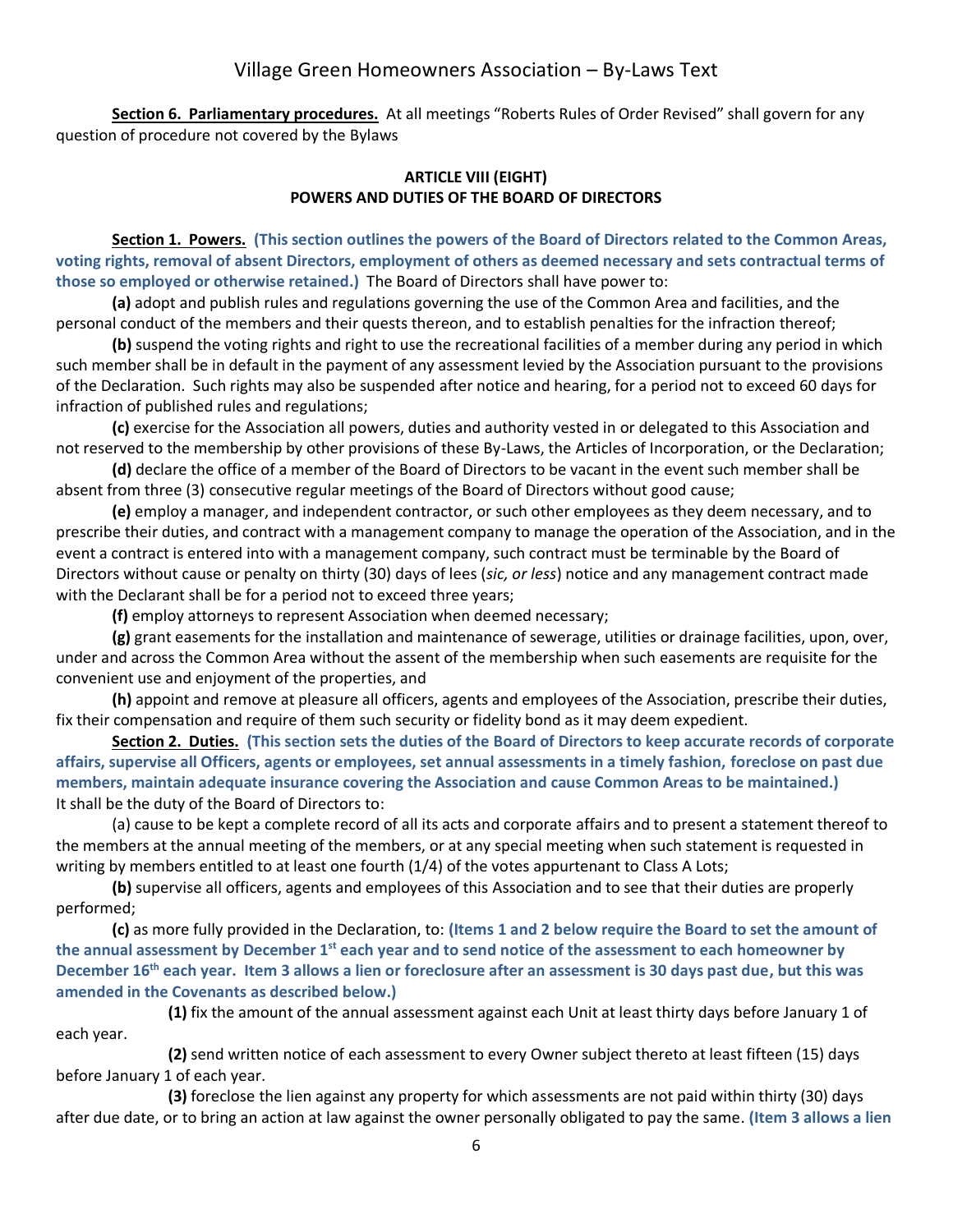### **or foreclosure after an assessment is 30 days past due, but was amended by Article V (Five), Section 8 of the Covenants giving leeway to the Board. Covenants are a separate document.)**

**(d)** Issue, or to cause an appropriate officer to issue, upon demand by any person, a certificate setting forth whether or not any assessment has been paid. A reasonable charge may be made by the Board for the issuance of these certificates. If a certificate states an assessment has been paid, such certificates shall be conclusive evidence of such payment;

**(e)** procure and maintain adequate liability insurance covering the Association in an amount not less than \$1,000,000.00 and adequate hazard insurance on the real and personal property owned by the Association;

**(f)** cause all officers or employees having fiscal responsibilities to be bonded, as it may deem appropriate;

**(g)** cause the Common Area and all facilities erected thereon to be maintained; and

**(h)** cause individual properties to be maintained if required by the Declaration.

### **ARTICLE IX (NINE) OFFICERS AND THEIR DUTIES**

**Section 1. Enumeration of Offices. (This section requires the President and Vice President to be members of the Board and sets requirements for election of the officers.)** The officers of this Association shall be a President and Vice-President, who shall at all times be members of the Board of Directors, a Secretary, a Treasurer, and other such other officers as the Board may from time to time by resolution create.

**Section 2. Election of Officers.** The election of officers shall take place at the first meeting of the Board of Directors following each annual meeting of the members **(usually February).**

**Section. 3. Term.** The officers of this Association shall be elected annually by the Board and each shall hold office for one (1) year unless he shall sooner resign, or shall be removed, or be otherwise disqualified to serve.

**Section 4. Special Appointments.** The Board may elect such other officers as the affairs of the Association may require, each of whom shall hold office for such period, have such authority and perform such duties as the Board may from time to time determine **(Special Appointment of other officers can be done by the Board.)**

**Section 5. Resignation and Removal.** Any officer may be removed from office with or without cause by the Board. Any officer may resign at any time giving written notice to the Board, the President, or the Secretary. Such resignation shall take effect on the date of receipt of such notice, or at any later time specified therein and unless otherwise specified therein, the acceptance of such resignation shall not be necessary to make it effective.

**Section 6. Vacancies.** A vacancy in any office may be filled by appointment by the Board. The officer appointed to such vacancy shall serve for the remainder of the term of the officer he replaces.

**Section 7. Multiple Offices**. The offices of Secretary and Treasurer may be held by the same person. No person shall simultaneously hold more than one of any of the other offices except in the case of special offices created pursuant to Section 4 of this Article.

**Section 8. Duties.** (**This sets duties of the Officers.)** The duties of the officers are as follows:

#### **President**

**(a)**The President shall preside at all meeting of the Board of Directors; shall see that orders and resolutions of the Board are carried out; shall sign all leases, mortgages, deeds and other written instruments and shall sign all promissory notes and, in the absence of the Treasurer, shall sign all checks.

#### **Vice President**

**(b)** The Vice President shall act in the place and stead of the President in the event of his absence, inability, or refusal to act, and shall exercise and discharge such other duties as may be required of him by the Board.

#### **Secretary**

**(c)** The Secretary shall record the votes and keep the minutes of all meetings and proceedings of the Board and of the members; keep the corporate seal of the Association and affix it on all papers requiring said seal; serve notice of meetings of the Board and of the members; keep appropriate current records showing the members of the Association together with their addresses, and shall perform such other duties as required by the Board.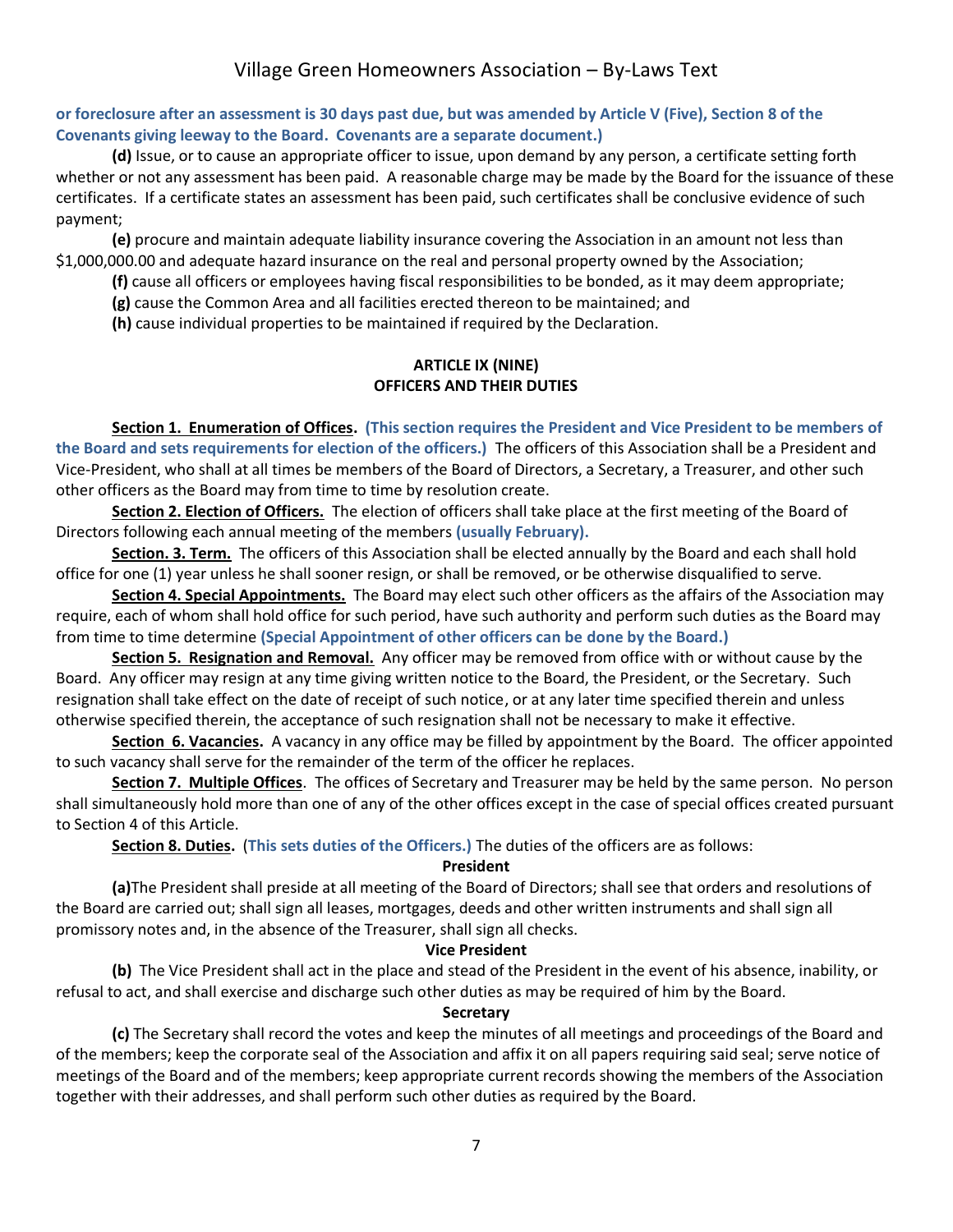#### **Treasurer**

**(c)** The Treasurer shall receive and deposit in appropriate bank accounts all monies of the Association and shall disburse such funds as directed by resolution of the Board of Directors; shall sign all checks of the Association; keep proper books of account; cause an annual audit of the Association books to be made by a public accountant at the completion of each fiscal year; and shall prepare an annual budget and statement of income and expenditures to be represented to the membership at its regular annual meeting and deliver a copy of each to the members.

#### **ARTICLE X (TEN) COMMITTEES**

**(This Article requires a Nominating Committee and allows other Committees as deemed appropriate by the Board to carry out the business of the Association and the naming of a Chairman (currently referred to as Chair).)** The Association shall appoint a Nominating Committee, as provided in these By-Laws. In addition, the Board of Directors shall appoint other committees as deemed appropriate in carrying out its' purpose. The Board of Directors making the appointment of a committee shall designate a chairman of said committee.

#### **ARTICLE XI (ELEVEN) BOOKS AND RECORDS**

The books, records and papers of the Association shall as all times, during reasonable business hours be subject to inspection by any member. The Declaration, the Articles of Incorporation and the By-Laws of the Association shall be available for inspection by any member at the principal office of the Association, where copies may be purchased at reasonable cost. **(Documents may be viewed online at the Management portal, or the villagegreensc.com website, without charge.)**

### **ARTICLE XII (TWELVE) ASSESSMENTS**

**(This Article sets the obligation and a timeline for payment of assessments by Members, interest and penalties for late payments and lien/foreclosure options for non-payment. Article V referred to is Article V of the Covenants.)** As more fully provided in Article V of the Declaration, each member is obligated to pay to the Association annual and special assessments which are secured by a continuing lien upon the property against which the assessment is made. Any assessments which are not paid within thirty (30) days after the due date, the assessment shall bear interest from the date of delinquency at the rate of Eight (8) percent per annum, plus such late charge as may be established by the Board of Directors, and the Association may bring an action at law against the Owner personally obligated to pay the same or foreclose the lien against the property; and such assessment. No Owner may waive or otherwise escape liability for the assessments provided for herein by nonuse of the Common Area or abandonment of his Unit.

#### **ARTICLE XIII (THIRTEEN) CORPORATE SEAL**

The Association shall have a seal in circular form having within its circumference the words: Village Green Homeowners Association, Inc. South Carolina, 1993.

### **ARTICLE XIV (FOURTEEN) AMENDMENTS**

**Section 1.** These By-Laws may be amended at a regular or special meeting of the members, by a vote of a majority of a quorum of members present at a meeting duly called for such purpose in person or by proxy, except that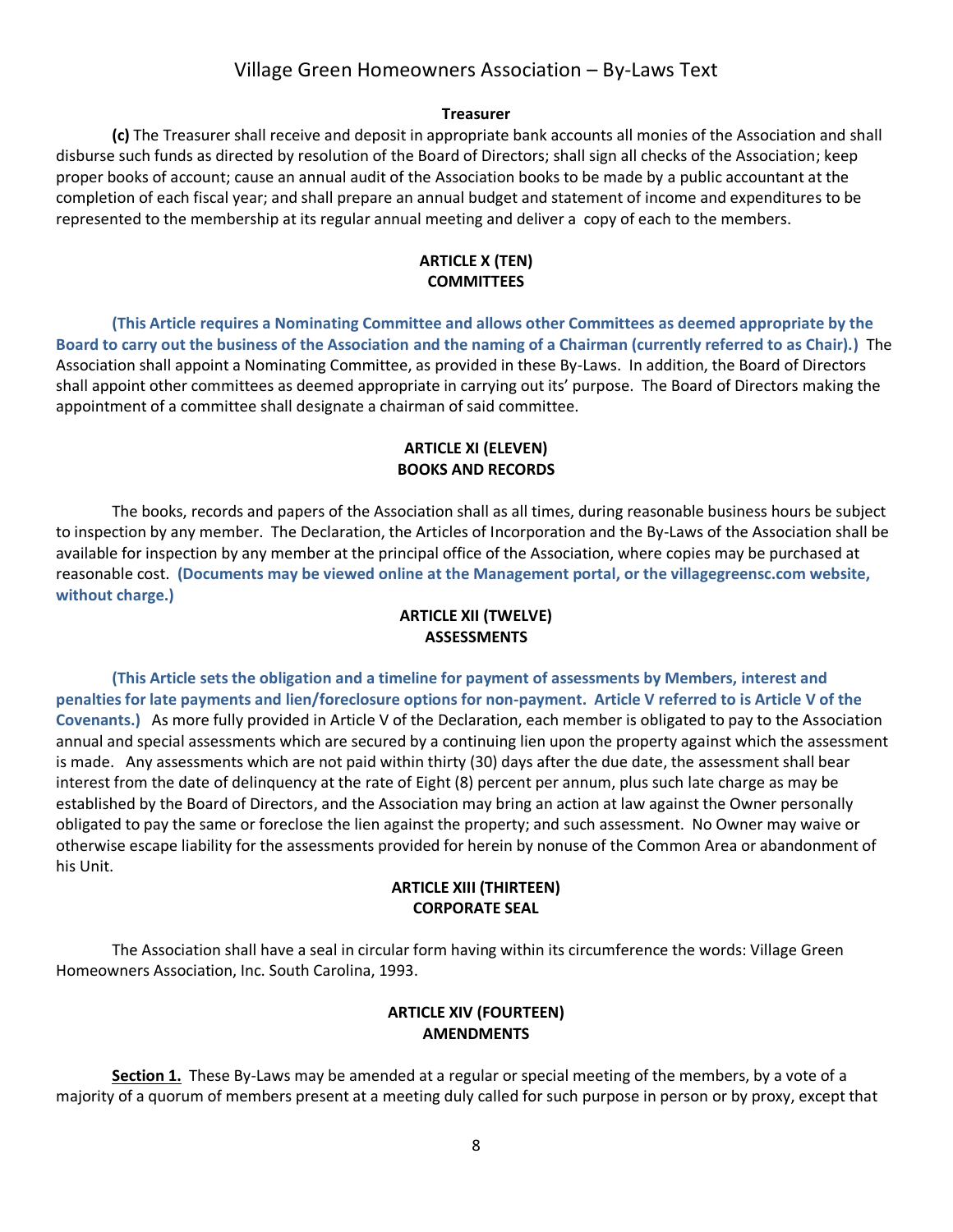the Federal Housing Administration or the Veterans Administration shall have the right to veto amendments while there is Class B membership. **(There are no remaining Class B memberships.)**

**Section 2.** In the case of any conflict between the Articles of Incorporation and these By-Laws, the Articles shall control; and then the Declaration shall control.

#### **ARTICLE XV (FIFTEEN) VIOLATION OF RULES AND REGULATIONS**

**(This Article describes Association and individual Owner actions, remedies and relief including suspension of rights, a hearing for violations of Rules and Regulations of the Association with 10 days advance notice, and rights to appeal a Board decision to the membership.)** Failure to abide by any Rules or Regulations published by the Association shall be grounds for an action, brought by the Association or any aggrieved Owner, to recover damages, or obtain injunctive and equitable relief, or both. In addition to these remedies, in the event of violation by an Owner of any rules or regulations, such Owner's voting rights and rights to use the recreational facilities may be suspended by the Board after a hearing at which the general requirements of due process shall be observed. The duration of such suspension shall be set by the Board and shall not exceed sixty days for each violation. Such hearing shall only be held by the Board after giving the Owner ten (10) days' prior written notice which specifies each alleged violation and sets the time, place and date of the hearing. A determination of the violation and the time of suspension or other sanction shall be made by a majority vote of the Board. The Owner shall have the right to appeal any adverse ruling of the Board and shall be entitled to a hearing de novo before the membership of the Association, at which the general requirements of due process shall be observed. Upon an appeal by an Owner of a decision by the Board, a special meeting shall be held within sixty (60) days from the decision by the Board, but the decision of the Board shall remain in effect unless overruled by a majority vote of the members present at the special meeting.

### **ARTICLE XVI (SIXTEEN) INDEMNIFICATION OF DIRECTORS AND OFFICERS**

**(This Article outlines the responsibility of the Association to indemnify Directors and Officers, past and current, against the cost and expenses incurred in connection with defense of any action, suit or proceeding.)** Each director and officer of the Association and each former director and officer of the Association, shall be indemnified by the Association against the costs and expenses reasonably incurred by him or her in connection with the defense of any pending or threatened action, suit or proceeding, criminal or civil, to which he or she is or may be made a party by reason of his or her being or having been such director or officer of the Association (whether or not he or she is a director or officer at the time of incurring such cost and expenses), except with respect to matters as to which he or she shall be adjudged in such action, suit or proceeding to be liable for willful misfeasance or malfeasance in the performance of his or her duty as such director or officer. In case of the settlement of any action, suit or proceeding to which any director or officer of the Association, or any former director or officer of the Association is made a party or which may be threatened to be brought against him or her by reason of his or her being or having been a director or officer of the Association, he or she shall be indemnified by the Association against the cost and expenses (including the cost of settlement) reasonably incurred by him or her in connection with such action, suit or proceeding (whether or not he or she is a director or officer at the time of incurring such cost and expenses) to the extent that such costs and expenses are not reimbursed as part of the settlement, if (a) the Association shall be advised by independent counsel that, in such counsel's opinion, such director or officer did not commit willful misfeasance or malfeasance in the performance of his or her duty as such director or officer with respect to the matters covered by such action, suit or proceeding, and the cost to the Association of indemnifying such director or officer (and all other directors and officers, if any, entitled to indemnification hereunder in such case) if such action, suit or proceeding were carried to a final adjudication in their favor could reasonably be expected to exceed the amount of cost and expenses to be reimbursed to such directors and officers as a result of such settlement, or (b) disinterested Association members entitled to exercise a majority of the voting power shall, by vote at any annual or special meeting of the Association, approve such